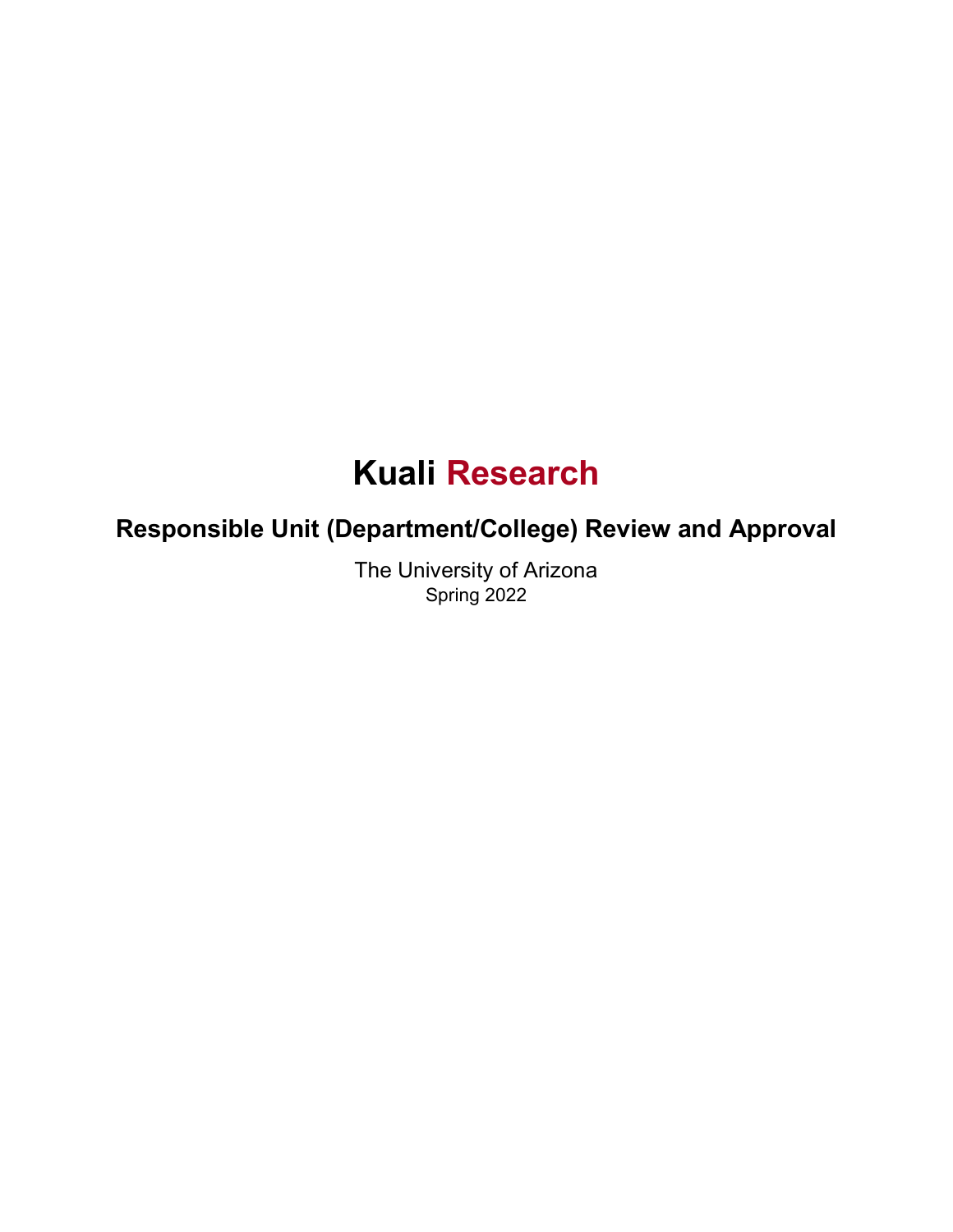

## Table of Contents

- 1. [Overview](#page-2-0)
- 2. [Department Head/Director](#page-2-1)
- 3. [Dean/Vice President](#page-2-2)
- 4. Unit [Review](#page-3-0)
- 5. Unit [Proposal Actions](#page-5-0)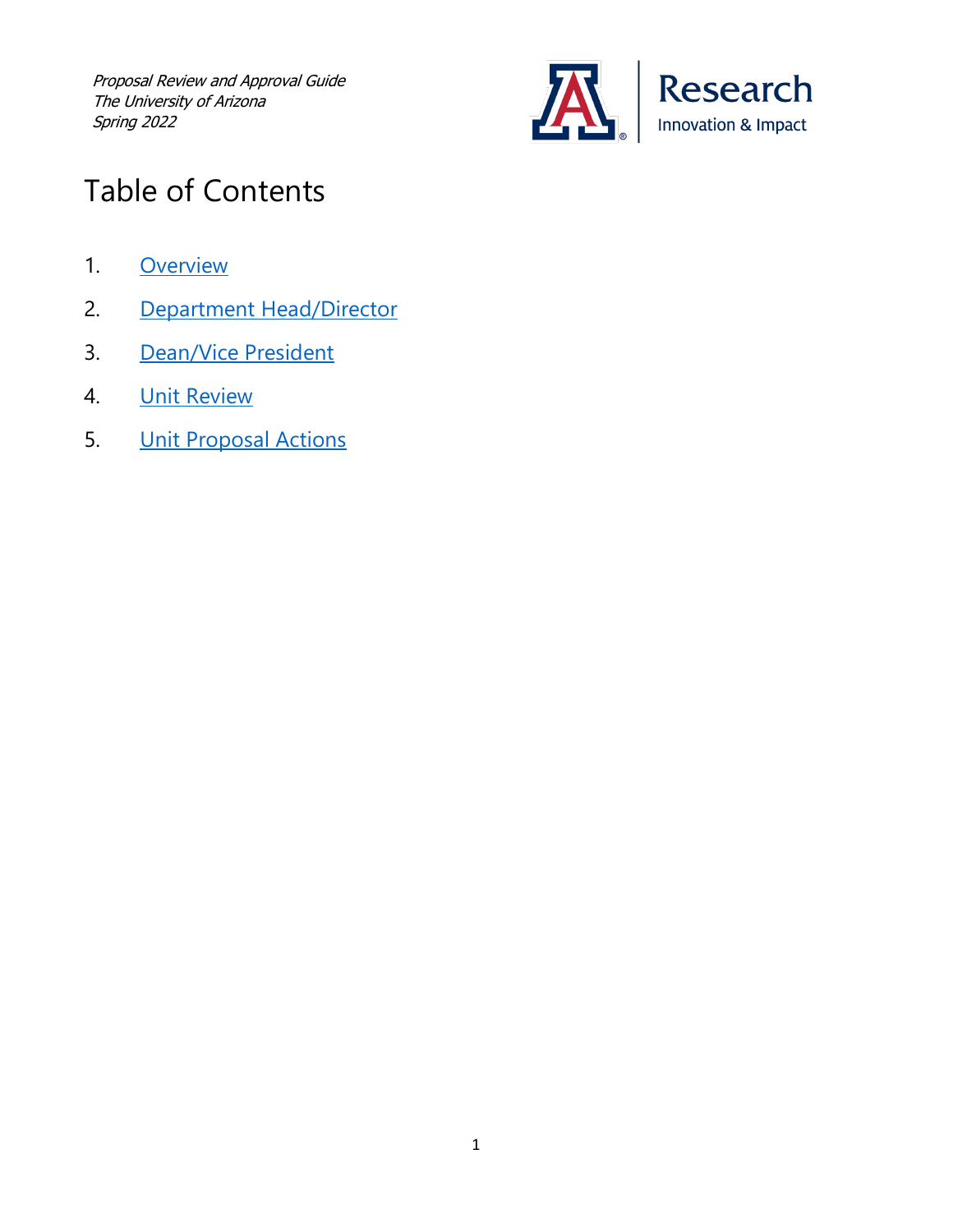

### <span id="page-2-0"></span>**Overview**

In this context, "Unit" refers to any department, school, college, or other division at the University of Arizona which may be included in a proposal.

A Unit may be included in a proposal for several reasons:

- Faculty/Staff from the Unit are included in a PI, Co-I, or Key Person role
- The unit has been listed as a responsible Unit for included cost-share
- The Unit is a parent to another involved Unit

For more information on Proposal Roles and Responsibilities, see [https://research.arizona.edu/administration/proposal-submission/roles-and-responsibilities.](https://research.arizona.edu/administration/proposal-submission/roles-and-responsibilities) 

#### <span id="page-2-1"></span>**Department Head/Director**

The Department Head/Director or their designee(s) has the authority to approve and commit the use of Department personnel and resources in a proposal.

By approving the proposal in UAccess Research the Department Head/Director:

- Certifies that, to the best of the Department Head/Director's knowledge, the PD/PI/Co-PI in their department is competent and capable of carrying out the proposed project
- Certifies that when the project is funded, the PD/PI/Co-PI's responsibilities within the department will be adjusted so that the investigator will be able to commit the required effort to the project
- Approves the involvement, role, and level of effort for any Co-Is or KPs in their department
- Approves the use or involvement of other resources in their department as indicated in the proposal
- Certifies that when the project is funded, the department will manage award funds in compliance with University of Arizona and sponsor policies
- Signifies approval of cost sharing and/or proposed Facilities & Administrative costs, if applicable
- Signifies that space and facilities are or will be available for the project should the proposal be funded
- Signifies that the project is consistent with the mission of the department, the college, and the University

### <span id="page-2-2"></span>**Dean/Vice President**

The Dean/Vice President or their designee(s) has the authority to approve and commit the use of College personnel and resources in a proposal.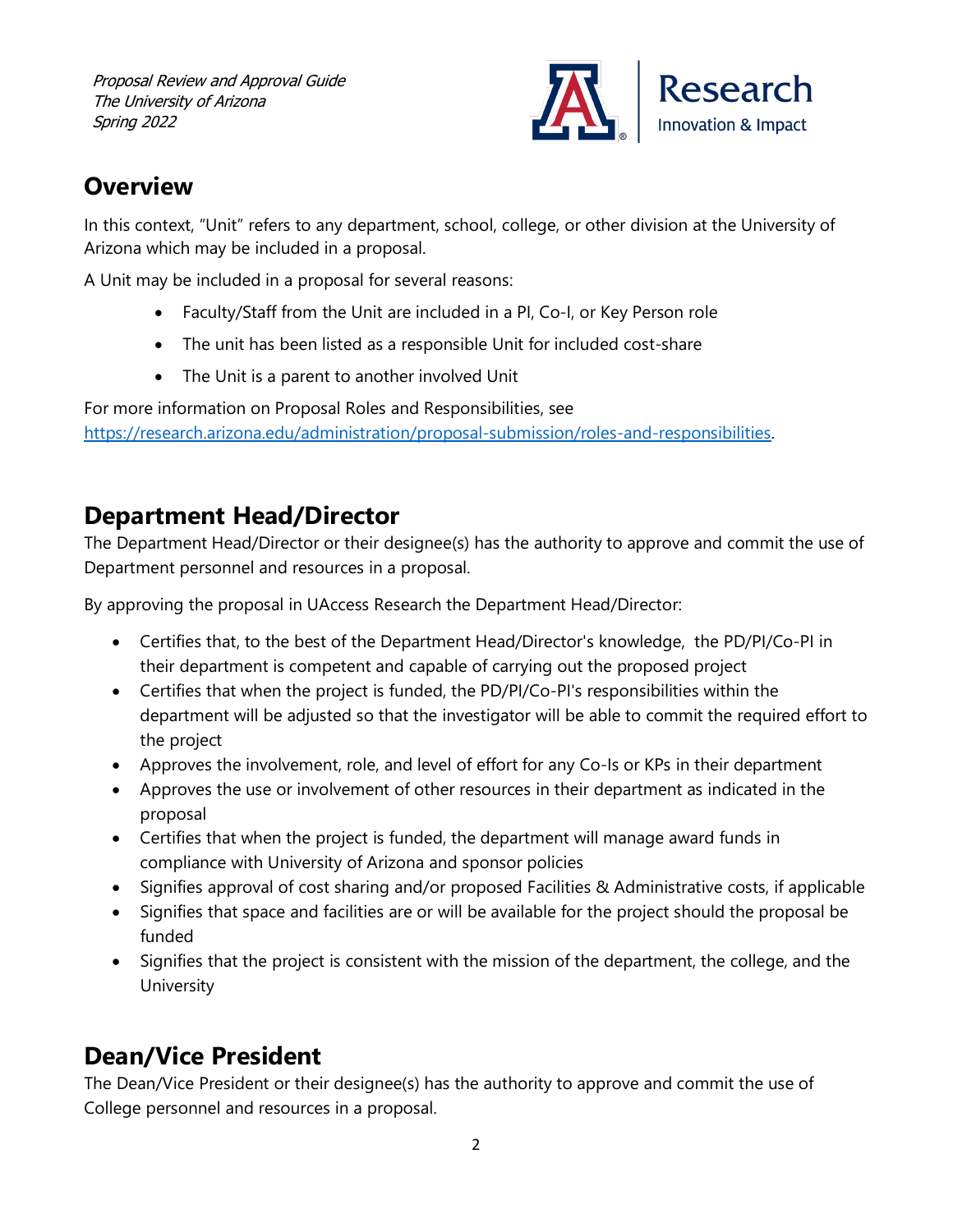

By approving the proposal in UAccess Research the Dean/Vice President:

- Certifies that the required resources will be available and that the department is capable of carrying out the proposed project
- Signifies that the project is consistent with the mission of the college and the University
- Signifies approval of cost sharing and/or proposed Facilities & Administrative costs, if applicable

### <span id="page-3-0"></span>**Unit Review**

Units should review proposals to confirm that the individual listed as PD/PI/Co-PI under their Unit is capable of carrying out the proposed project, understand what Unit resources are being committed to a project, and provide Unit approval for the commitment of those resources.

Units must provision appropriate individuals with the authority to approve and commit the use of Unit personnel and resources in a proposal for this role using AccessFlow: [https://uarizona.service](https://uarizona.service-now.com/accessflow)[now.com/accessflow.](https://uarizona.service-now.com/accessflow) Generally, those individuals include the Director, Head, or Dean of the Unit, as well as one or more designee.

#### **Units should review the following for accuracy and communicate/coordinate any necessary changes with the initiator of the Proposal Development Document.**

|                                                                                                                                                                                                  | Image                                                                                                             | <b>Explanation</b>                                                                                                                                                                                                                                                                                      |  |  |  |  |  |
|--------------------------------------------------------------------------------------------------------------------------------------------------------------------------------------------------|-------------------------------------------------------------------------------------------------------------------|---------------------------------------------------------------------------------------------------------------------------------------------------------------------------------------------------------------------------------------------------------------------------------------------------------|--|--|--|--|--|
| <b>Personnel</b> - Changes to Personnel are considered a Major Change and will require re-routing for<br>approvals so that those individuals can review and approve their roles and allocations. |                                                                                                                   |                                                                                                                                                                                                                                                                                                         |  |  |  |  |  |
| <b>Proposal Summary</b><br>Personnel<br><b>Key Person</b><br><b>Wilbur Wildcat</b><br>Wilma Wildcat<br>Wile E. Coyote<br>The Roadrunner                                                          | Personnel<br>Cred<br>Role<br>Principal Investigator<br>Co-Investigator<br>Key Person<br>COI Discloser, no routing | For individuals in your responsible Unit:<br>Does the named individual have the necessary skills<br>and training to perform the role they are listed at?<br>Does the named individual have Unit approval to<br>$\bullet$<br>submit this proposal and participate in the project<br>should it be funded? |  |  |  |  |  |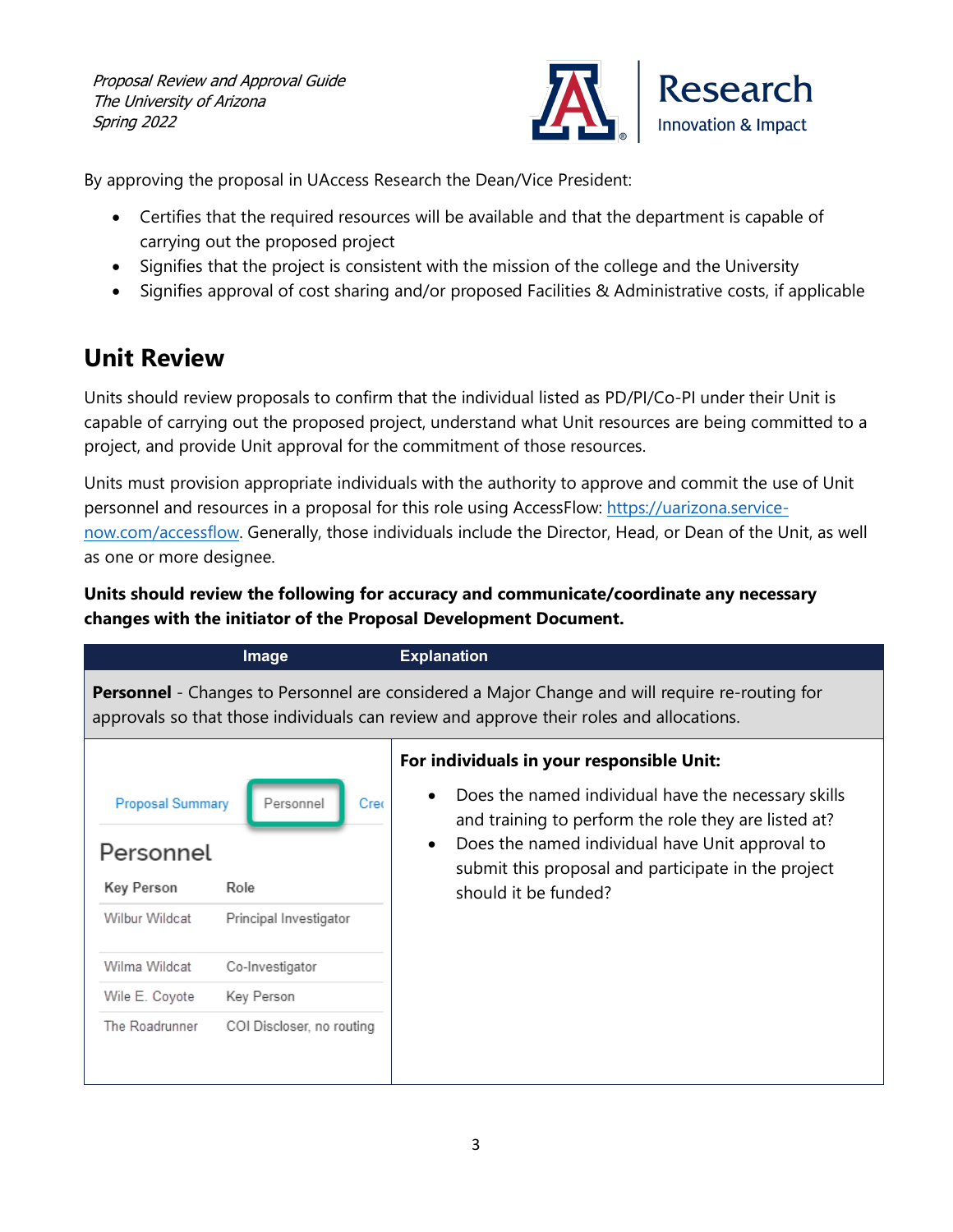

**Credit Allocation** - Changes to Credit Allocation are considered a Major Change and will require rerouting for approvals either at time of proposal, or prior to award (if Sponsored Projects agrees).

| <b>Proposal Summary</b>             | Personnel | Credit Allocation | Compliance             |
|-------------------------------------|-----------|-------------------|------------------------|
| <b>Credit Allocation</b>            |           |                   |                        |
|                                     |           | Credit for Award  | <b>F&amp;A Revenue</b> |
| <b>Wilbur Wildcat</b>               |           | 75                | 75                     |
| 2536 - Chemistry & Biochemistry-Sci |           | 50                | 25                     |
| 9001 - Spon Projs & Contrg Svcs     |           | 50                | 75                     |
| Unit Total:                         |           | 100               | 100                    |
| <b>Wilma Wildcat</b>                |           | 25                | 25                     |
| 9001 - Spon Projs & Contrg Svcs     |           | 100               | 100                    |
| Unit Total:                         |           | 100               | 100                    |
| Wile E. Coyote                      |           | $\Omega$          | $\Omega$               |
| 9001 - Spon Projs & Contrg Svcs     |           | 100               | 100                    |
| Unit Total:                         |           | 100               | 100                    |
| Investigator Total:                 |           | 100               | 100                    |

#### **For individuals in your responsible Unit:**

- Are all applicable/appropriate units for the named individual included?
- Is the distribution of Credit for Award accurate *amongst their units*?
- Is the distribution of F&A Revenue accurate *amongst their units*?
- Is the percentage of Credit for Award being allocated to the named individual accurate, as agreed upon?

**Attachments -** Attachments can be added while a proposal document is routing for approvals. Do *not* return a proposal for edit for these minor changes. Please communicate any necessary changes with the proposal initiator.



**Budget Summary -** At times the budget summary may deviate from the attached budget. As long as the deviation is **not in cost-share commitments** and is less than 25% of the originally submitted budget summary, it can be handled without returning for edit.

| <b>Budget Summary</b>                                        |                                     |      |                             |                                                                                                                |                                                      |                        |                                   |
|--------------------------------------------------------------|-------------------------------------|------|-----------------------------|----------------------------------------------------------------------------------------------------------------|------------------------------------------------------|------------------------|-----------------------------------|
|                                                              | <b>Cost Sharing Amount:</b>         | 0.00 |                             |                                                                                                                | <b>Underrecovery Amount:</b>                         |                        | 0.00                              |
|                                                              | Program Income:                     | 0.00 |                             |                                                                                                                | F&A Rate Type:                                       |                        | <b>MTDC</b>                       |
|                                                              |                                     |      | P1(07/01/2022 - 06/30/2023) |                                                                                                                |                                                      |                        | <b>Totals</b>                     |
|                                                              |                                     |      |                             |                                                                                                                |                                                      |                        |                                   |
| Non-personnel<br>Colombia d Piccot Conta                     |                                     |      |                             |                                                                                                                | 0.00                                                 |                        | 0000                              |
|                                                              | <b>Cost Sharing</b>                 |      |                             |                                                                                                                |                                                      | <b>View Summary</b>    | View Subayard Cost Share          |
| c Return to proposed<br>IF Periods & Totals                  |                                     |      |                             | Assign and distribute any additional unallocated expenses to stakeholders, institutions, or other individuals. |                                                      |                        |                                   |
|                                                              | Period<br>1:07:01/2022 - 05/30/2023 |      | 0.00                        | : Percentage : Source Account<br>TED - PI Vitage & ERE                                                         | $\approx$ Amount                                     |                        | $=$ Unit Details<br>1,500.00 0001 |
| 图 Refer<br>Parsonnal Costs<br><b>III</b> Non-Personnel Coots | $\lambda$                           |      |                             |                                                                                                                | <b>Total Allocated:</b><br><b>Total Unallocated:</b> | <b>BATALOG</b><br>0.02 |                                   |

#### **Is there cost-share included?**

If so, click on **Budget** in the left-hand navigation panel, open the green highlighted budget, click on **Institutional Commitments > Cost Sharing** in the left-hand navigation panel and review the cost-share to determine what was allocated to your Unit (if anything). **Approving the proposal approves cost-share commitments allocated to your Unit.**